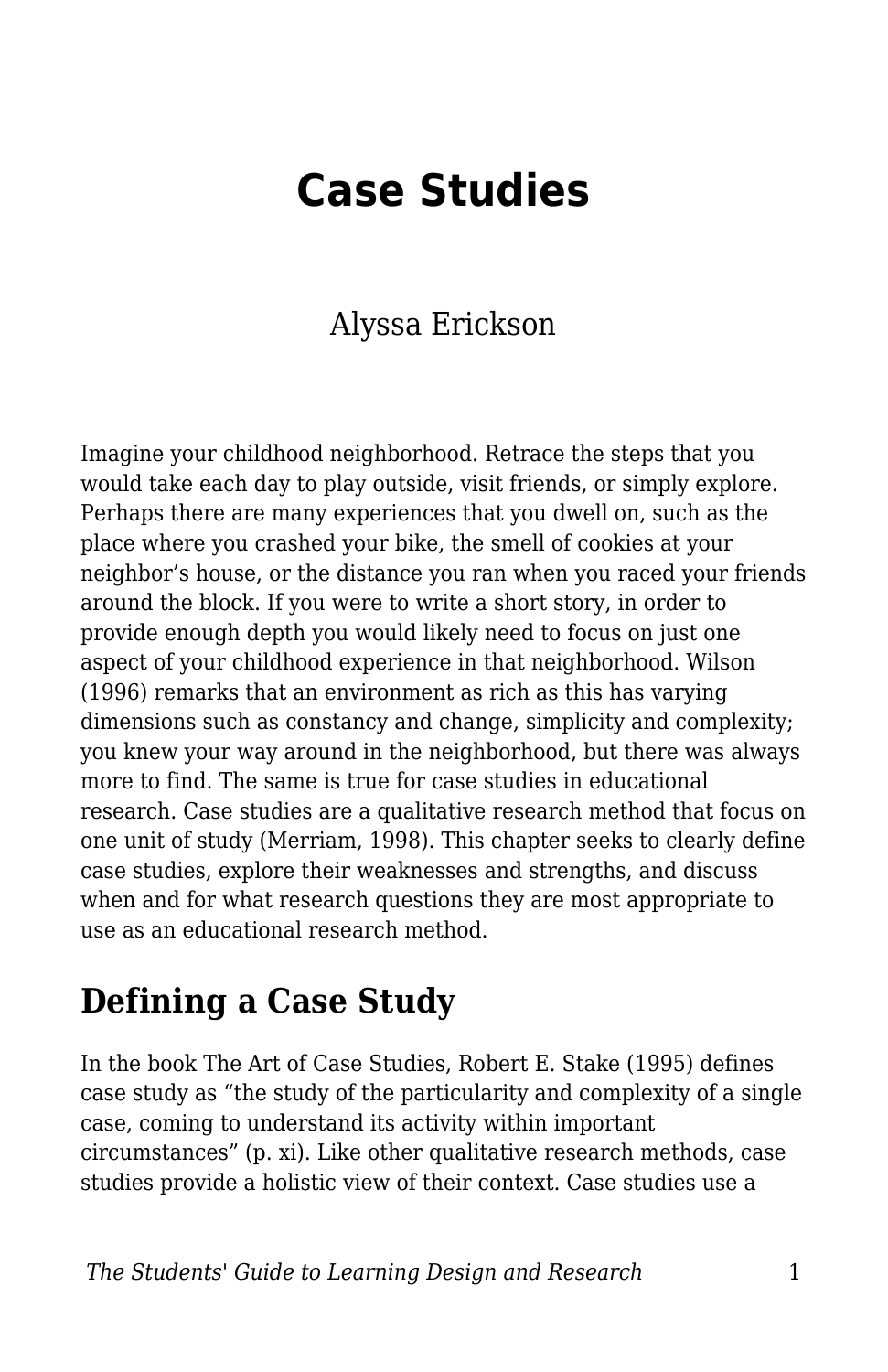variety of qualitative research methods, such as observations and interviews, to provide rich detail. This rich detail makes case studies a useful tool for instruction and discussion in many subjects, such as business, law, and the social sciences, which includes education. Just like the example of your childhood neighborhood, case studies look closely at a slice of life.

#### **Types of Case Studies**

According to Merriam (1998), the types of case studies in educational research can be separated into four main categories: (1) ethnographic, (2) historical, (3) psychological and (4) sociological. In short, ethnographic case studies focus on how people behave in cultural settings, such as the culture within a classroom. Historical case studies use a variety of evidences to understand a context over time, such as the founding and development of a private school. Psychological case studies, such as studies by Piaget on his own children, look at individuals and analyze their behavior. Sociological case studies focus on social constructs and use demographics to analyze the case, such as socioeconomic differences within a school (Merriam, 1998).

#### **Importance of Boundaries**

In her widely-cited book Qualitative Research and Case Study Applications in Education, Sharan B. Merriam (1998) remarks that "the most single defining characteristic of case study research lies in delimiting the object of study, the case" (p. 27). Boundaries require researchers to scope their study. Researchers choose a bounded context which can contain a person, an organization, a class, a policy, or any given unit of study. Boundaries also help a researcher to define what will not be included in the study. If a researcher cannot state a limit to the number of participants or the amount of time their research requires, then it does not qualify as a case study (Merriam, 1998). Continuing with the example of your childhood neighborhood,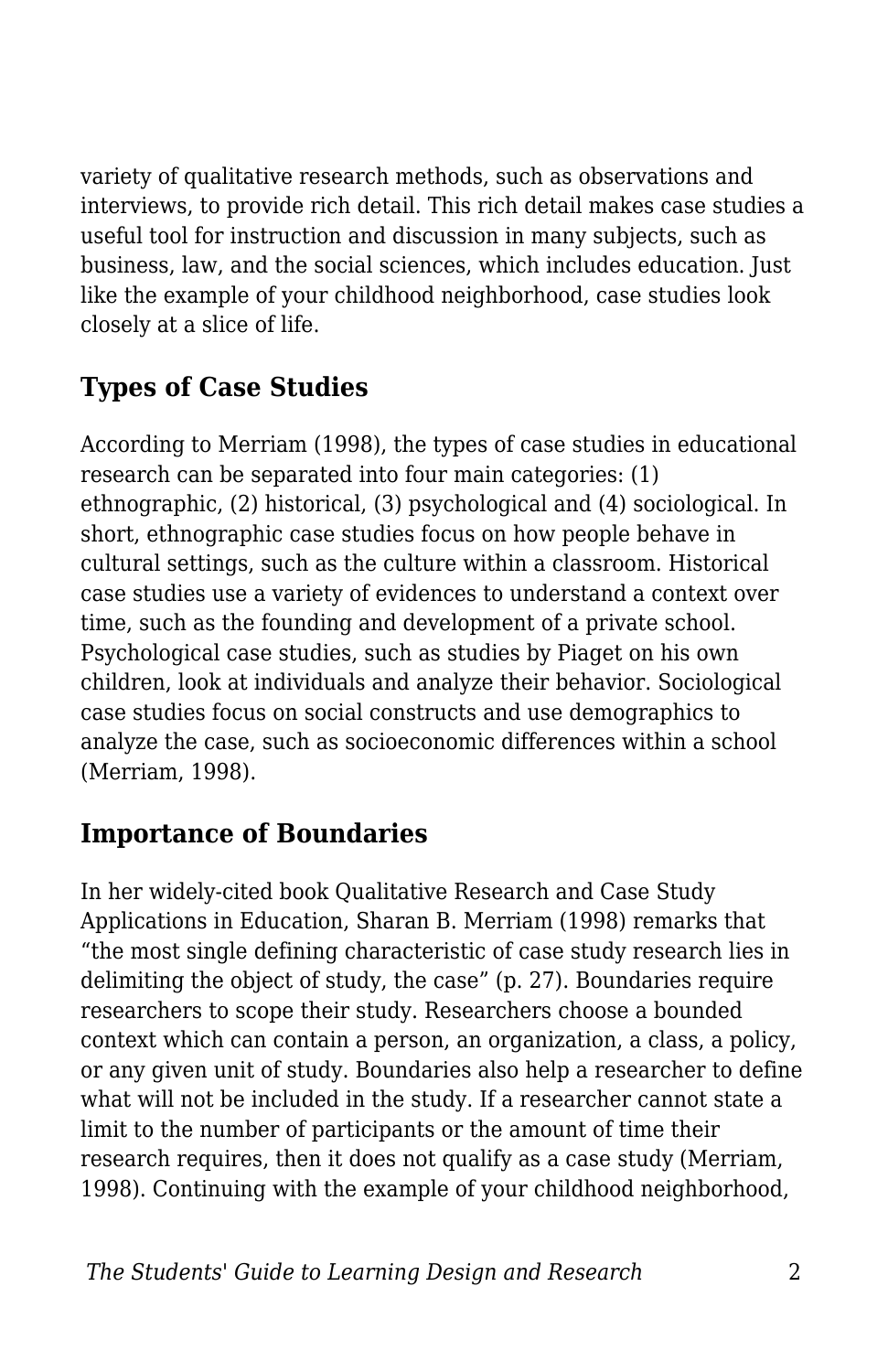you would need to decide what phenomenon in the neighborhood to focus on. If you chose to study the types of interactive play that occur in the neighborhood park, you would need to specify a length of time for the study and limit your observations to only what occurs in the boundaries of the park.

# **Weaknesses of Case Studies**

Many critiques of case studies align with critiques of qualitative research methods in general. These include the time-consuming nature of data collection and analysis, the increased risk of researcher bias, and the lack of generalizability that could influence credibility (Johnson & Onwuegbuzie, 2004). As mentioned previously, case studies use a variety of qualitative research techniques, which often require a researcher to spend large amounts of time collecting data, finding the appropriate way to code and organize data, and analyzing the data to make sound conclusions. Some critics remark that qualitative research methods are more susceptible to data cherrypicking, when a researcher only presents evidence that matches their own position. Some are concerned that qualitative research is more susceptible to a researcher's assumptions and biases. Frequently, policy-makers, administrators, and other leaders look to quantitative data for decision-making and view qualitative data as being too specific to just one context. This is perhaps the weakness that is most relevant to case studies.

Due to the boundaries that define a case study, the sample size for research is often small. Over-simplification and exaggeration can mislead a reader to think that a case study represents a greater part of the whole than is true (Merriam, 1998). Research with a smaller scope and sample size cannot find patterns across a wide sampling of cases, making it less generalizable. Data from a small sampling of participants may be dismissed as an outlier or as being unique to that specific group (Johnson & Onwuegbuzie, 2004). In contrast,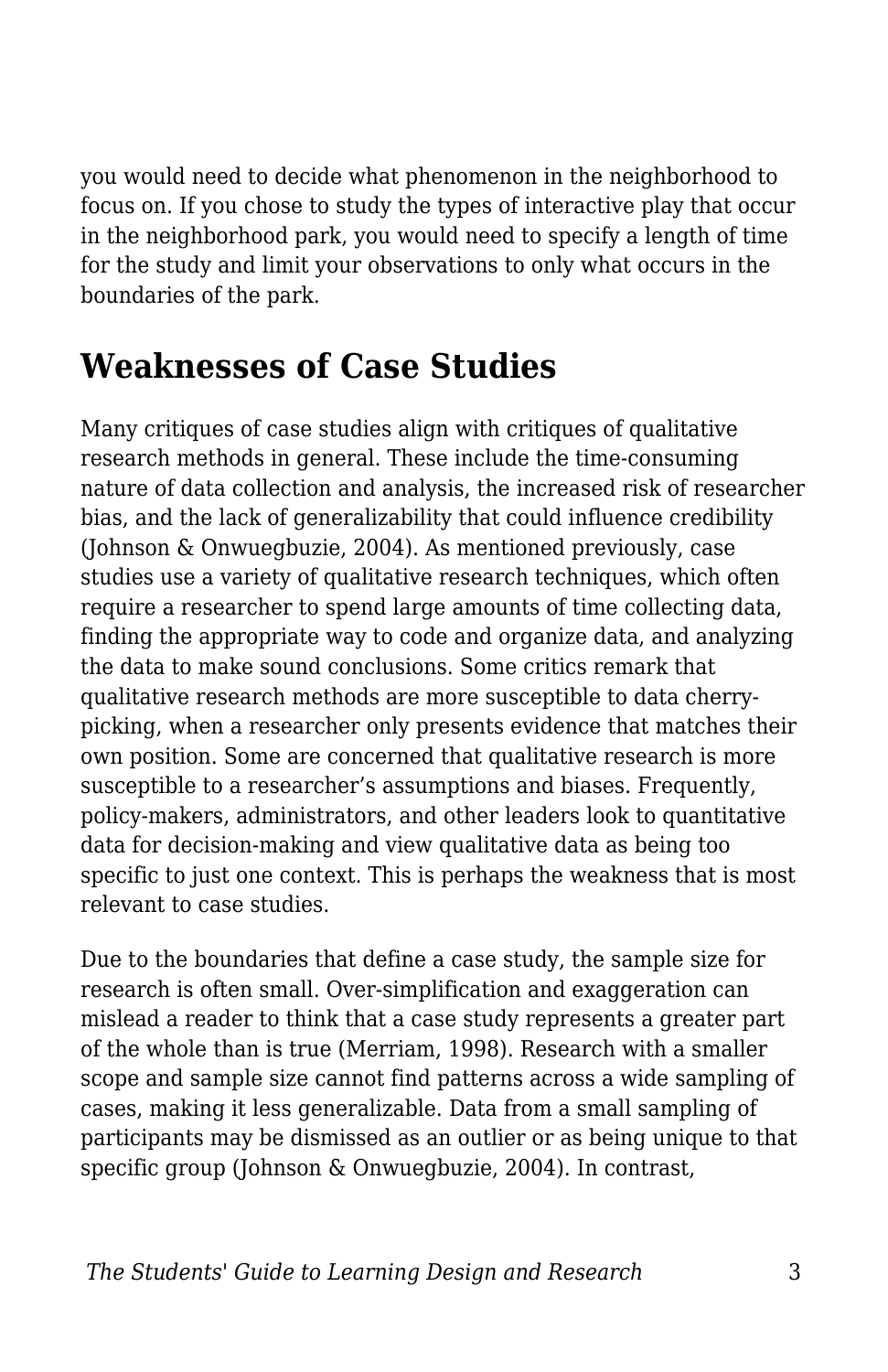quantitative data uses inferential statistics to find patterns and generalizable cases, which often speak to decision-makers because they appear to be more applicable to their own situation.

### **Strengths of Case Studies**

Despite the common critiques of case studies outlined previously, the rich and holistic detail provided by case study has many advantages for researchers and other stakeholders. Complexities of a phenomenon within one case or context should be analyzed in depth, which requires time to observe, describe, and analyze. Other research methods would not provide this depth and detail, because they have a larger scope, which may limit them to collect more superficial data. Provided that a researcher is using appropriate techniques to collect and analyze data, the time is well spent to understand the context, because the resulting detail increases usefulness and transferability. Additionally, proper qualitative research always uses multiple methods to establish trustworthiness that acknowledges and reduces bias in a study, such as member checking or triangulation from multiple data sources. Like other qualitative methods, case studies are responsive to changes during the course of study and to the needs of the stakeholders (Johnson & Onwuegbuzie, 2004). This is especially true in case study, because the researcher is often immersed in the context, giving them a greater understanding of how to adapt. Additionally, case studies are frequently used to improve their own context, such as an evaluation of an educational program.

Case studies are not only valuable to the stakeholders within its bounded context; their rich detail makes them transferable to other contexts. Sometimes the generalizable knowledge produced from quantitative research is so broad and abstract that it is not useful to specific contexts (Johnson & Onwuegbuzie, 2004). Qualitative research as a whole does not seek to be generalizable; its value lies in its transferability. Generalizable research aims to apply its findings to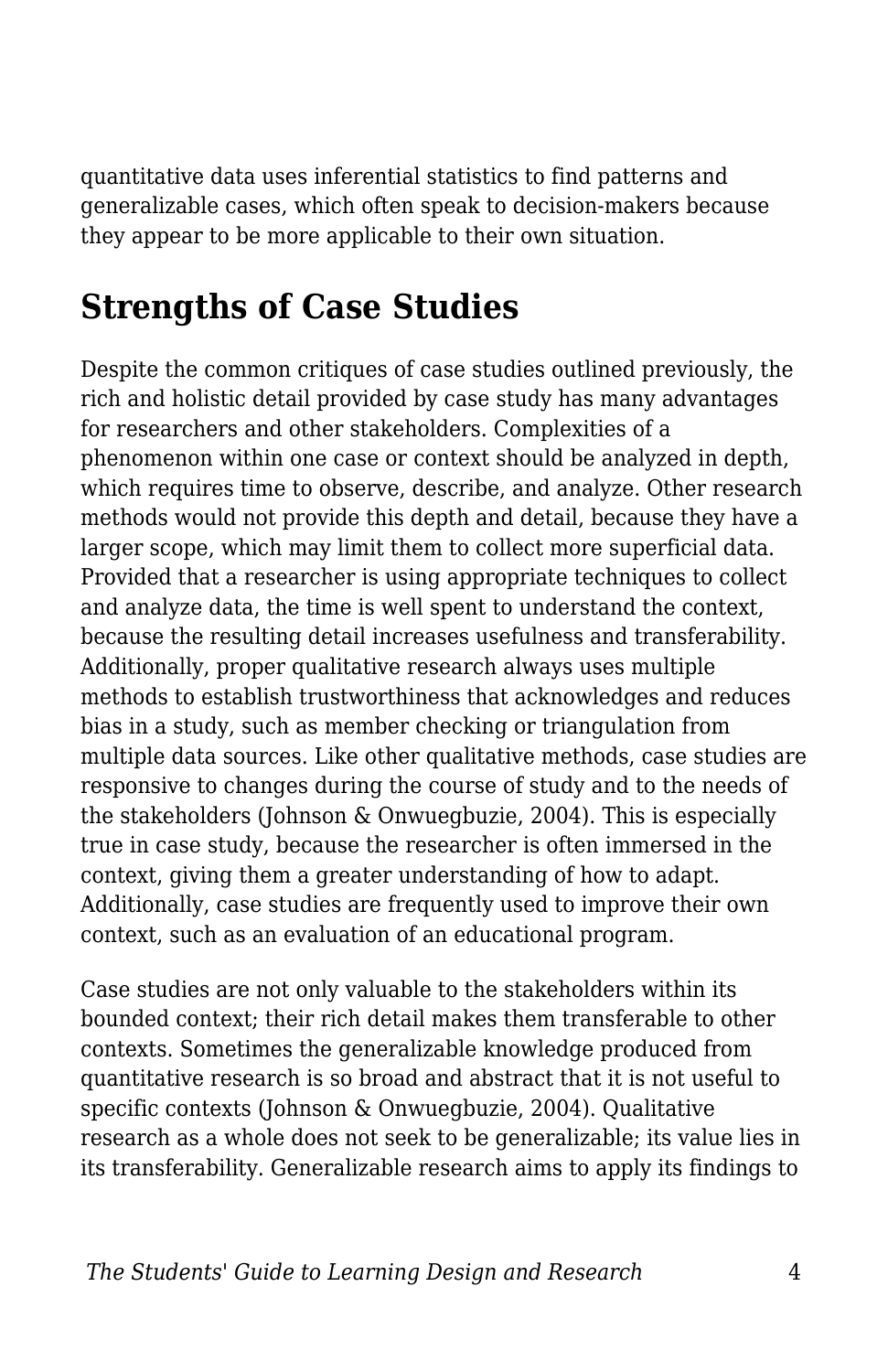the population at large, whereas transferable research must be applied by the reader as they make connections between the research and their own experiences. Transferability to other contexts can come from descriptions of decisions, structures, findings, and other principles found in the case. A reader may see connections to their own context that inform their thinking or decision-making. Perhaps they decide to avoid a course of action, because the case study showed that it did not work for one context, or they see how they can adapt their approach based on positive results in the case study. Rich detail is necessary for this kind of transferability.

# **Cross-Case Analysis**

Also called collective, multicase, or comparative case studies, a crosscase analysis looks for similarities and differences between multiple case studies (Merriam 1998). Although a standard case study may have subunits, such as multiple students in a classroom, a cross-case analysis generally takes on a larger scope, such as multiple classrooms or multiple schools. A compelling cross-case analysis includes more cases and greater variety between the cases. Crosscase analysis requires rigorous comparison and interpretation, which strengthens the preciseness and stability of the research (Merriam 1998). The external validity, or generalizability, increases when patterns are found across cases because the sample size increases and the case results either confirm or negate each other. Thus, a researcher may choose to conduct a cross-case analysis if they plan to select and research multiple cases. Though the goal of the cross-case analysis is still transferability, this will increase the generalizability of the research results.

### **When to Use Case Studies**

With the strengths and weaknesses of case studies in mind, I will now discuss when it is most appropriate to use case study as a qualitative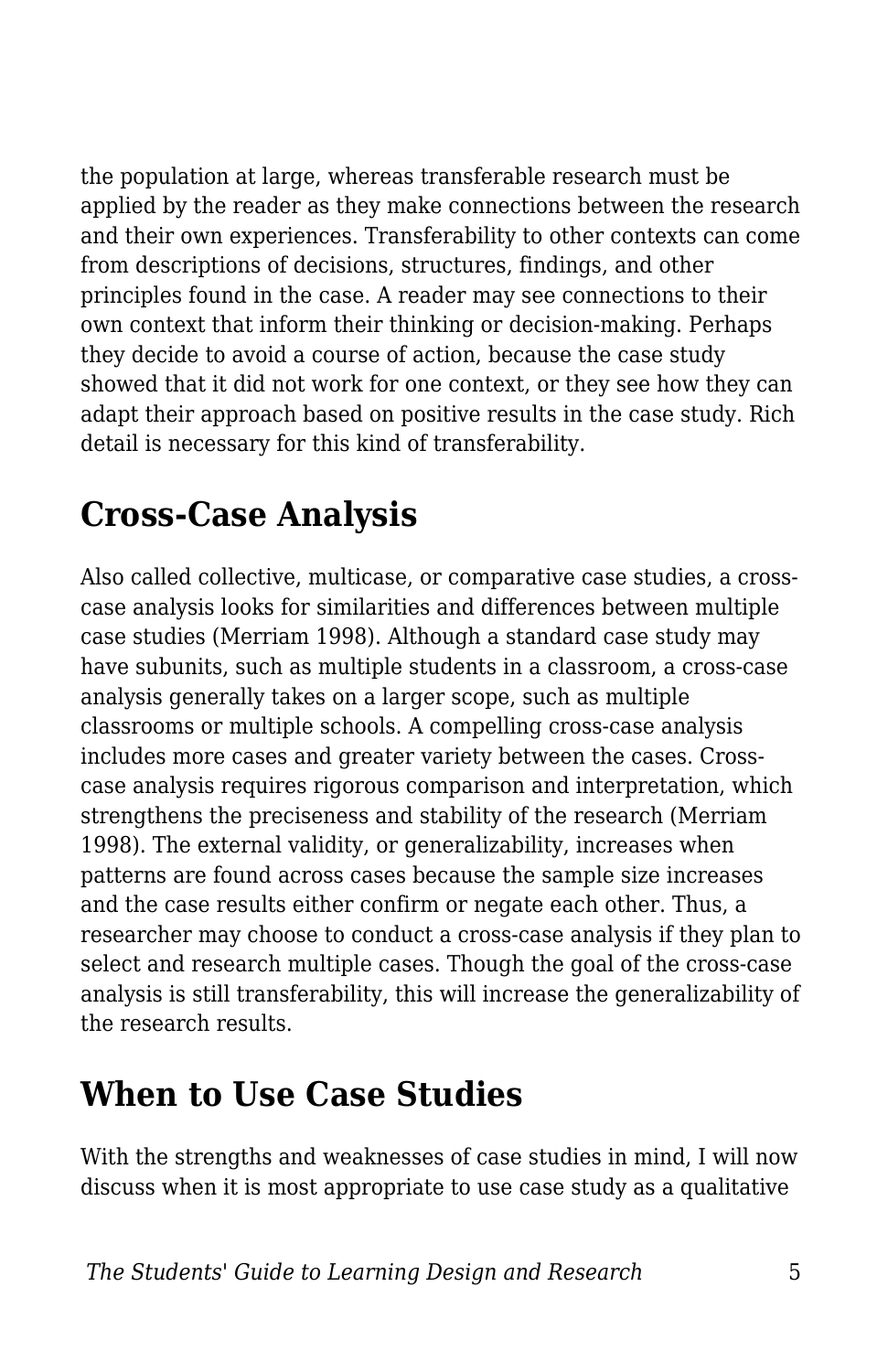research method in education. Recall that the most defining characteristic of a case study is its boundaries. It follows that a researcher should use case study as their research method when it is feasible and advantageous to set clear limits around their research. A case study is a method that suits many beginning researchers, because the scale is small and the context is focused. However, case studies should not be overly simplistic nor a mere description of what happens; like any research in education, they should be a worthwhile addition to the current literature (Rowley, 2002). This requires the researcher to know what is currently in the literature regarding the topic and where stronger evidence is needed or gaps in knowledge exist.

A research question should not be altered to fit a chosen research method; rather, a research method such as case study should be based on the research question. Case studies are particularly useful as preliminary research that provides a fresh perspective and sets the stage for future, related research. However, case studies can stand alone by rigorously describing and explaining a phenomenon (Rowley, 2002). Case studies answer "how" and "why" research questions with a high degree of detail. More specifically, case studies fit well when "a how or why question is being asked about a contemporary set of events over which the investigator has little or no control" (Yin, 1994, p. 9). For example, in my current case study research the questions I seek to answer have to do with how an organization has adopted a specific instructional design method to their context, why they have adopted it to that degree, and how that method has influenced the perceived quality of courses, the speed at which they are produced, and employee satisfaction. Note that the scope in these questions refers to only what is going on in the organization. Case study is a suitable method to answer these bounded research questions.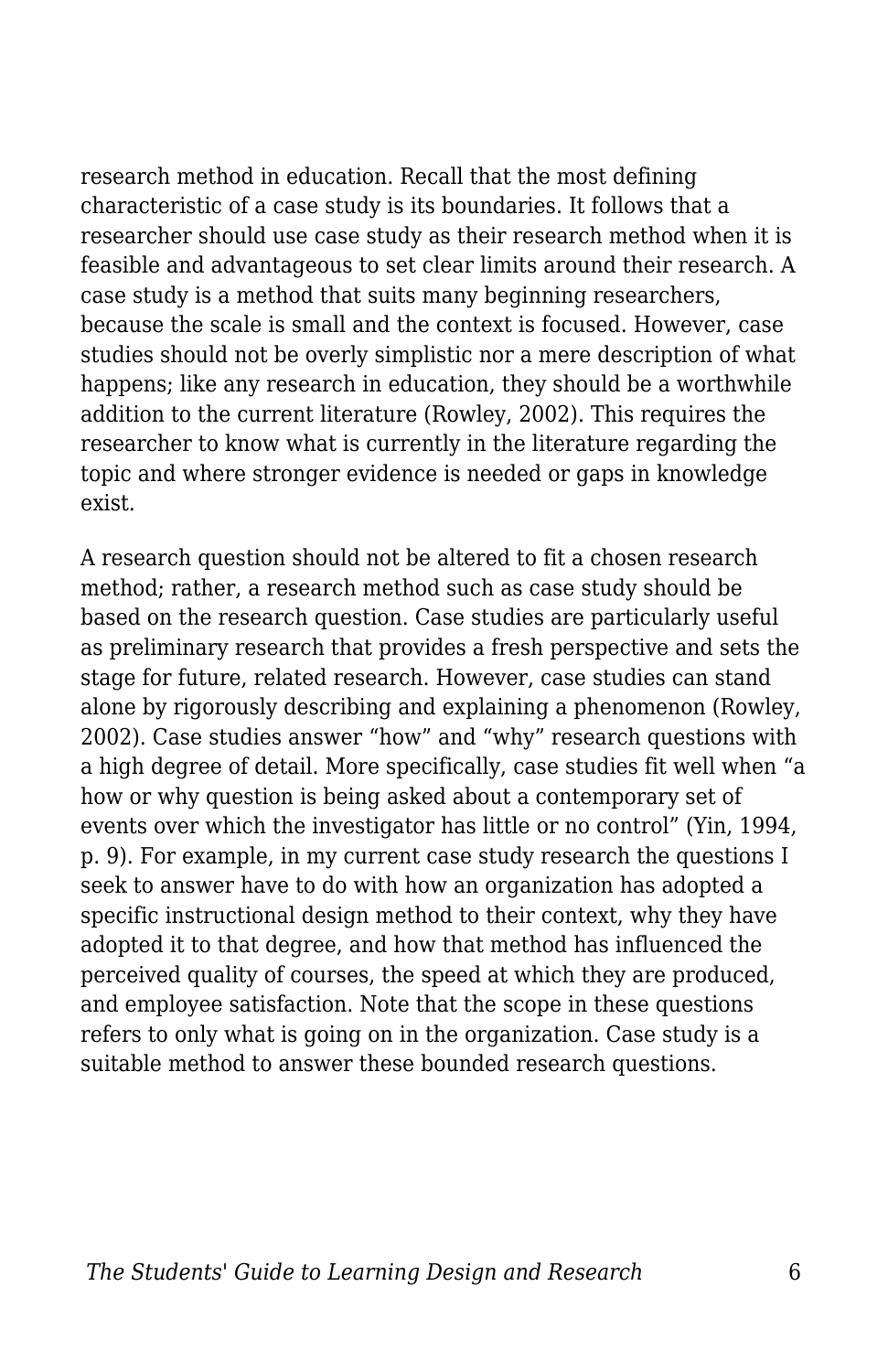# **Conclusion**

Just as it is compelling to attempt to describe one aspect of your childhood neighborhood, case studies are a valuable way of looking at the world, because they allow a researcher to set boundaries and focus on one unit of study. Although case studies are susceptible to common criticisms of qualitative research methods like small sample size, the rich detail they provide help to make them a learning tool that produces knowledge that is transferable to other contexts. Conducting a cross-case analysis would increase generalizability, because it seeks to find patterns across multiple cases. Case study should be selected for research questions that have an appropriate, bounded scope and seek to answer "how" and "why questions." The fact that case studies are well-suited for beginning researchers does not diminish the importance of rigor or their value in educational research. Case studies are a useful research method in many fields, particularly education, because a holistic view within a bounded context brings about rich detail, which enhances the understanding of the researcher and reader alike.

## **References**

Johnson, R. B., & Onwuegbuzie, A. J. (2004). Mixed methods research: A research paradigm whose time has come. Educational Researcher, 33(7), 14-26.

Merriam, S. (1998). Qualitative research and case study applications in education. San Francisco, CA: Jossey-Bass.

Rowley, J. (2002). Using case studies in research. Management Research News, 25(1), 16-27.

Stake, R. (1995). The art of case study research. Thousand Oaks, CA: Sage Publications, Inc.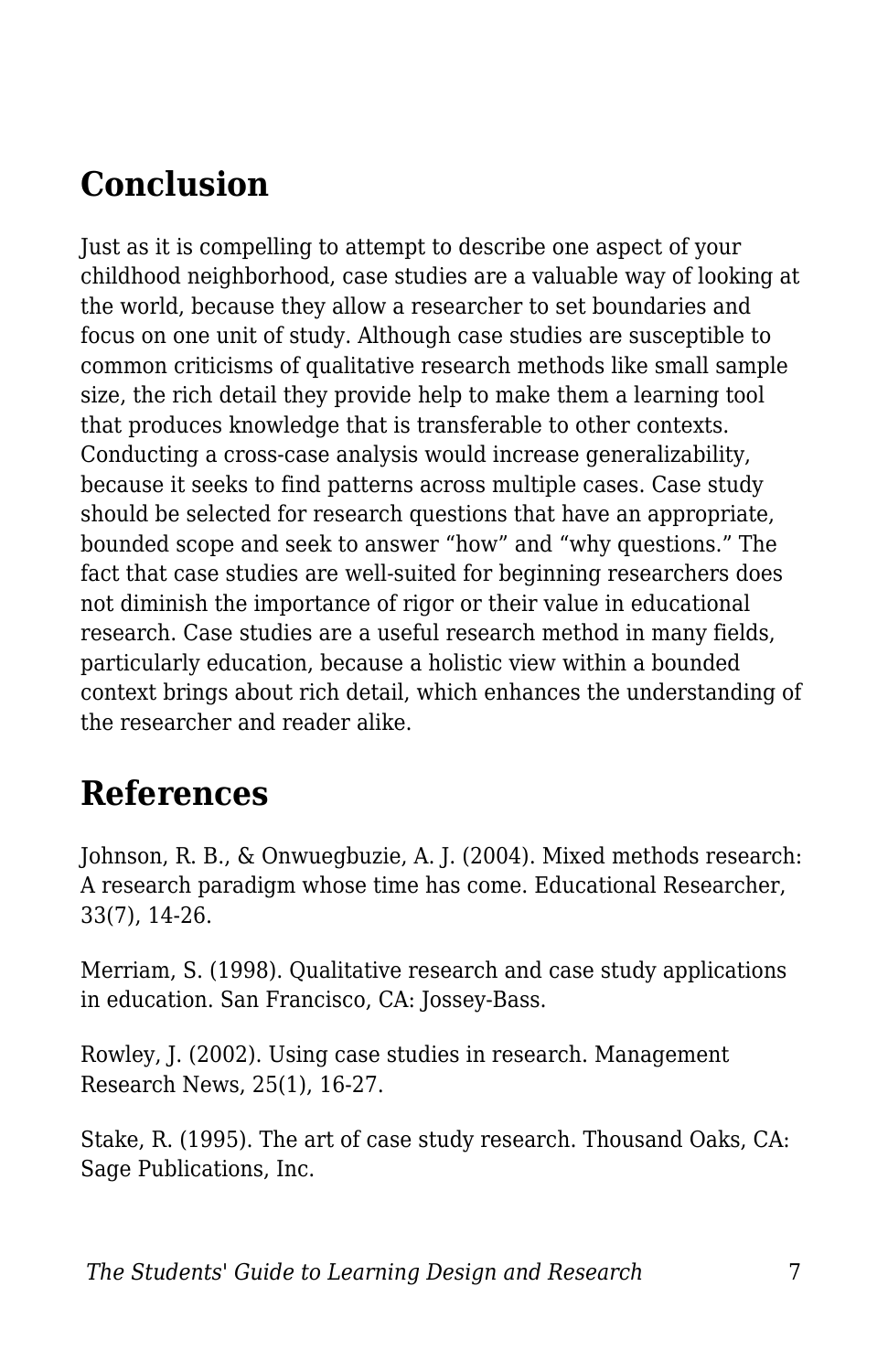Wilson, B. G. (1996). Constructivist learning environments: Case studies in instructional design. Englewood Cliffs, NJ: Educational Technology Publications, Inc.

Yin, R.K. (1994). Case study research: design and methods (2nd ed.). Thousand Oaks, CA: Sage.



Erickson, A. (2020). Case Studies. In R. Kimmons & scaskurlu (Eds.), *The Students' Guide to Learning Design and Research*. EdTech Books.

https://edtechbooks.org/studentguide/case\_studies



**[CC BY:](https://creativecommons.org/licenses/by/4.0)** This work is released under a CC BY license, which means that you

are free to do with it as you please as long as you